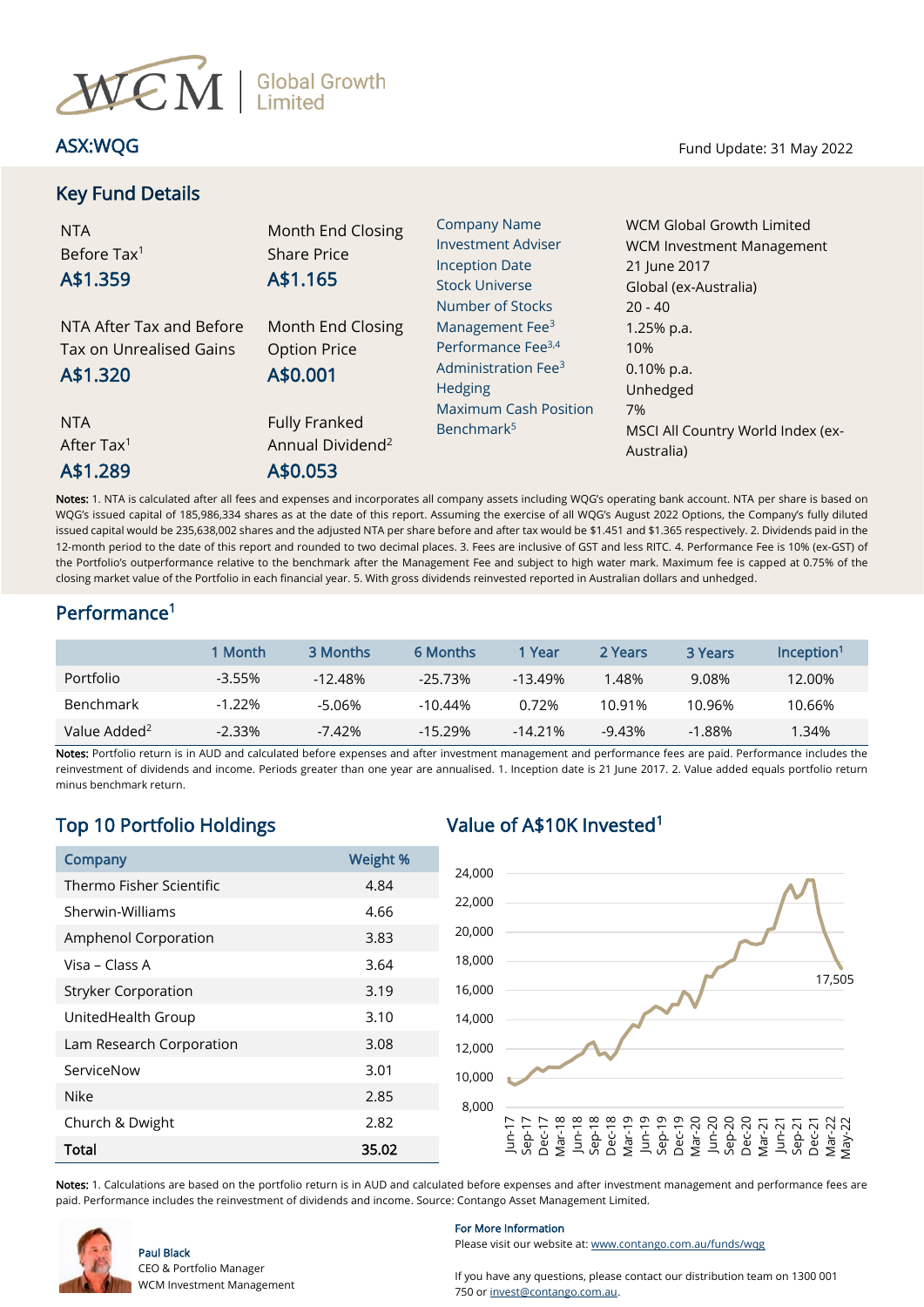

ASX:WQG Fund Update: 31 May 2022

| <b>Sector Breakdown</b>       |          | <b>Regional Market Allocation</b> |
|-------------------------------|----------|-----------------------------------|
| <b>Sector</b>                 | Weight % | Asia Pacific<br>Other             |
| <b>Information Technology</b> | 26.48    | 4%<br>5%                          |
| <b>Health Care</b>            | 19.93    | Europe                            |
| Industrials                   | 16.90    | 16%                               |
| <b>Consumer Discretionary</b> | 11.07    |                                   |
| <b>Financials</b>             | 9.20     |                                   |
| Consumer Staples              | 6.78     |                                   |
| <b>Materials</b>              | 4.66     |                                   |
| Cash                          | 4.98     | Americas                          |
| <b>Total</b>                  | 100.00   | 75%                               |

# Portfolio Update

The portfolio delivered a return of -3.55% during the month, compared with the MSCI All Country World Index (ex-Australia) (the Benchmark) return of -1.22%.

A powerful rally at the end of May offset some steep losses early in the month, leaving global equity markets relatively unchanged in local currency terms. The market weakness in the early part of the month was driven by continued concerns over rising interest rates, the war in Ukraine, lockdowns in China, and some high-profile earnings disappointments in the Technology and Retail sectors. This left many equity market indices flirting with bear market status (i.e., a decline of more than 20% from the previous peak) by mid-month. The subsequent rebound in markets followed the release of US consumer price inflation data which, while still close to 40-year highs, was lower than the previous month. The release of the minutes of the most recent Federal Open Market Committee meeting also helped, as they gave reason for optimism that the Federal Reserve is unlikely to adopt an even more aggressive monetary tightening program.

At a regional level, emerging markets marginally outperformed developed markets; the former boosted by a rebound in Chinese equities on signs that COVID-19 lockdowns were nearing an end. The Consumer sector struggled following the aforementioned disappointing earnings announcements. From a style perspective, it was another month in which value outperformed growth. The Australian dollar was firmer over the course of the month, dampening returns for unhedged portfolios.

Portfolio performance attribution for the month showed the largest positive contributors, from a sector allocation perspective, came from the zero weighting in Real Estate, followed by the overweighting to Health Care. In contrast, the absence of any exposure to Energy and Utilities detracted from relative performance, as did the underweight position in Financials. In terms of stock selection, the biggest drag on performance came from the Information Technology, Industrials and Consumer Staples parts of the portfolio. The portfolio's Financial sector exposure delivered the strongest performance from a stock selection perspective.

No exposure to the Energy sector in the portfolio has been a material headwind to relative performance throughout the year to date. It is fair therefore to ask 1) why is there no exposure? and 2) is this likely to change? The WCM investment team does not lay claim to having any competitive advantage in forecasting the spot price of oil, and as such does not see the Energy sector as a source of consistent long-term outperformance. WCM's circle of competence is in identifying changes in competitive advantages (moat trajectory), culture and other qualitative factors. So, while the Quality Global Growth Strategy has previously had exposure to some of the 'pick and shovel' plays in the Energy sector, it is unlikely to have any material exposure to the more traditional Energy stocks in the near future.